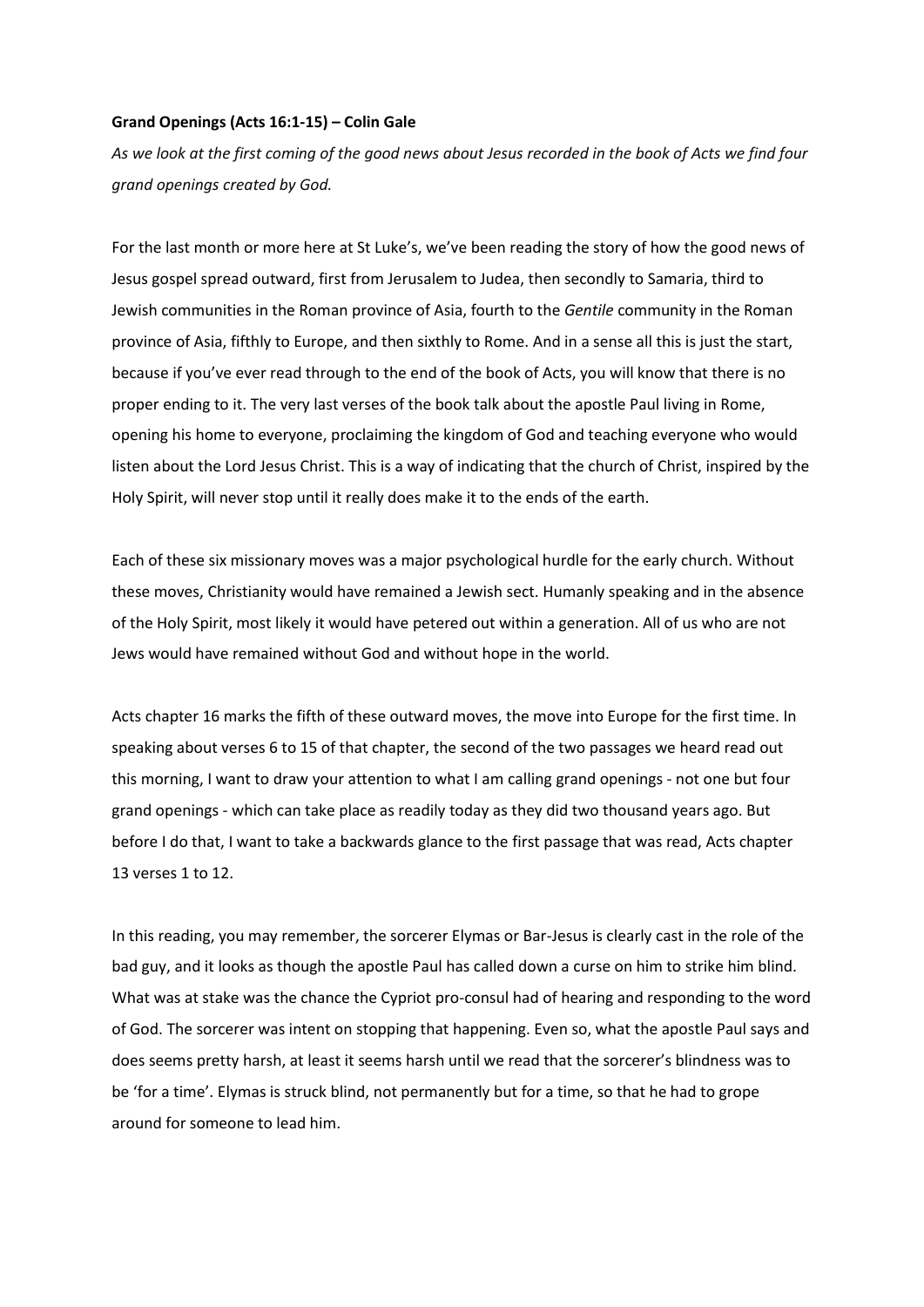This is pretty much *exactly* what happened to the apostle Paul at the time of his conversion, as described back in Acts chapter 9, which you may remember the vicar speaking about earlier this month. Paul's own temporary blindness was part and parcel of the momentous change that God brought about in his life. After his blindness came a grand opening, the opening of his eyes. So too the mist and darkness that overcame Elymas was an acted-out parable, designed to highlight his true spiritual state. There is hope for the sorcerer in the fact that Paul says his blindness will only be 'for a time'. Maybe there would be a grand opening of *his* eyes too, so that he, like the apostle Paul and like the Cypriot proconsul, could believe the good news of Jesus, and turn and be forgiven. We never find out from the book of Acts how the story of Elymas ends. Indeed none of us knows how our own story will end; but we do know that, by the grace of God, it is possible for our eyes can be opened to the truth of the gospel of Jesus Christ.

So there is one kind of grand opening running through the book of Acts before we even reach chapter 16, which is the opening of people's eyes, literally and metaphorically, for them to see their need, and to see the grace of Jesus Christ as the answer to that need. That is how the good news spread from Jerusalem and Judea through Samaria to Rome and beyond. And this is a grand opening that continues to happen for people today as they reflect on their own lives, learn from the Bible and connect with the church: their eyes are opened to the truth about themselves and about the love of God in Jesus Christ.

Then in verses 6 to 15 of Acts chapter 16 we read about four more grand openings that happened then, and have never stopped happening since.

The first grand opening is this: the LORD opened a way. Back in chapter 13, you may remember, Paul and Barnabas were sent on their way to Cyprus, we are told, by the Holy Spirit. Here in chapter 16, we see the flip side of having one way opened, which is to have other ways blocked off. Paul and his companions were prevented by the Holy Spirit from preaching the word in the province of Asia, we read in verse 6. So then they tried to enter Bithynia, but according to verse 7 "the Spirit of Jesus would not allow them to". We have no way of knowing whether this guidance came in the form of some kind of prophetic utterance, from a dream or vision, or else through a juxtaposition of circumstances. We can't be even be sure whether or not they were even conscious, at that point, of *being* led; perhaps it was with the benefit of hindsight that they concluded that they *had* been led.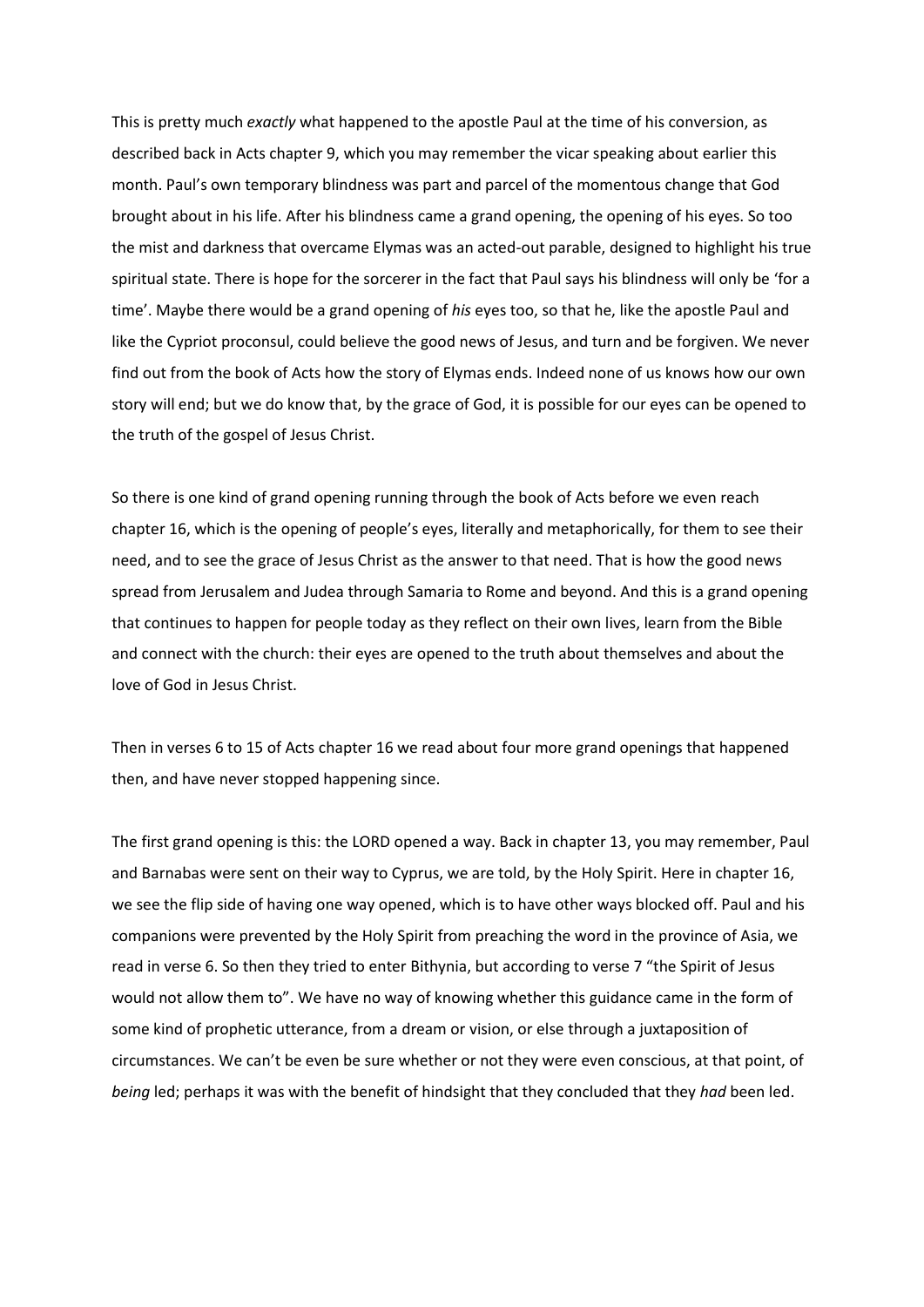The dream of the man from Macedonia asking for help, as described in verse 9, certainly confirms them in their conviction of being led, but there is no suggestion that messages from dreams were routinely sought after, or anticipated, by them. If it was important for us to know precisely how Paul and his companions received guidance, in order for us to imitate their practice, we can be sure that Luke would have included these details in his narrative. The main thing Luke wanted to impress upon his readers was not how they were guided, or whether they were conscious of being guided, but simply the fact that they *were* guided, the fact that the Lord opened a way.

This is the first grand opening in this passage, and what it means for us is that we may be reassured that God *will* guide us. Thankfully we don't have to stress about the ways or means by which God will guide us. He will do so whether or not we are conscious of it at the time, and regardless even of whether we can even recognise it with the benefit of hindsight. It will not always be the way we would have chosen, but the Lord will open a way for all his children.

We don't need to worry about failing to discern or accidentally missing out on the will of God. The centre of God's will is this: to love him with all our heart, mind, soul and strength, and to love our neighbours as ourselves. "Whatever you do", wrote the apostle Paul to the Colossians, "whatever you do, whether in word or deed, do it in the name", by which he means according to the character, "of Jesus Christ, giving thanks to the Father through him". (3:17). The law of love is the revealed will of God for the transformation of our lives, and it is the work of our lifetimes to be conformed to it. Beyond this, God has a providential will by which he governs the universe and everything in it, which we cannot always discern, let alone frustrate. We may rest assured that he will open a way for us to do, or to endure, whatever he wants us to do or endure, and that he will open a way for us to go, or to stay, wherever he wants us to go or stay.

The second grand opening in Acts chapter 16 is that the Lord opened Lydia's heart to the message of the gospel. Verse 14 tells us that Lydia was one of several respectable, well-to-do and devout Jewish women who gathered to pray outside the city of Philippi near the river. Jewish law required a minimum of ten men for the establishment of a synagogue. No number of women, however godfearing, could make up this quorum of ten, and in the absence of a synagogue inside the city, an informal meeting-place was found outside. Lydia, however respectable, well to do and god-fearing she was, still needed her heart to be opened to the message brought by the apostle Paul that Jesus was the Lord and Messiah, and it was the Lord himself who opened her heart.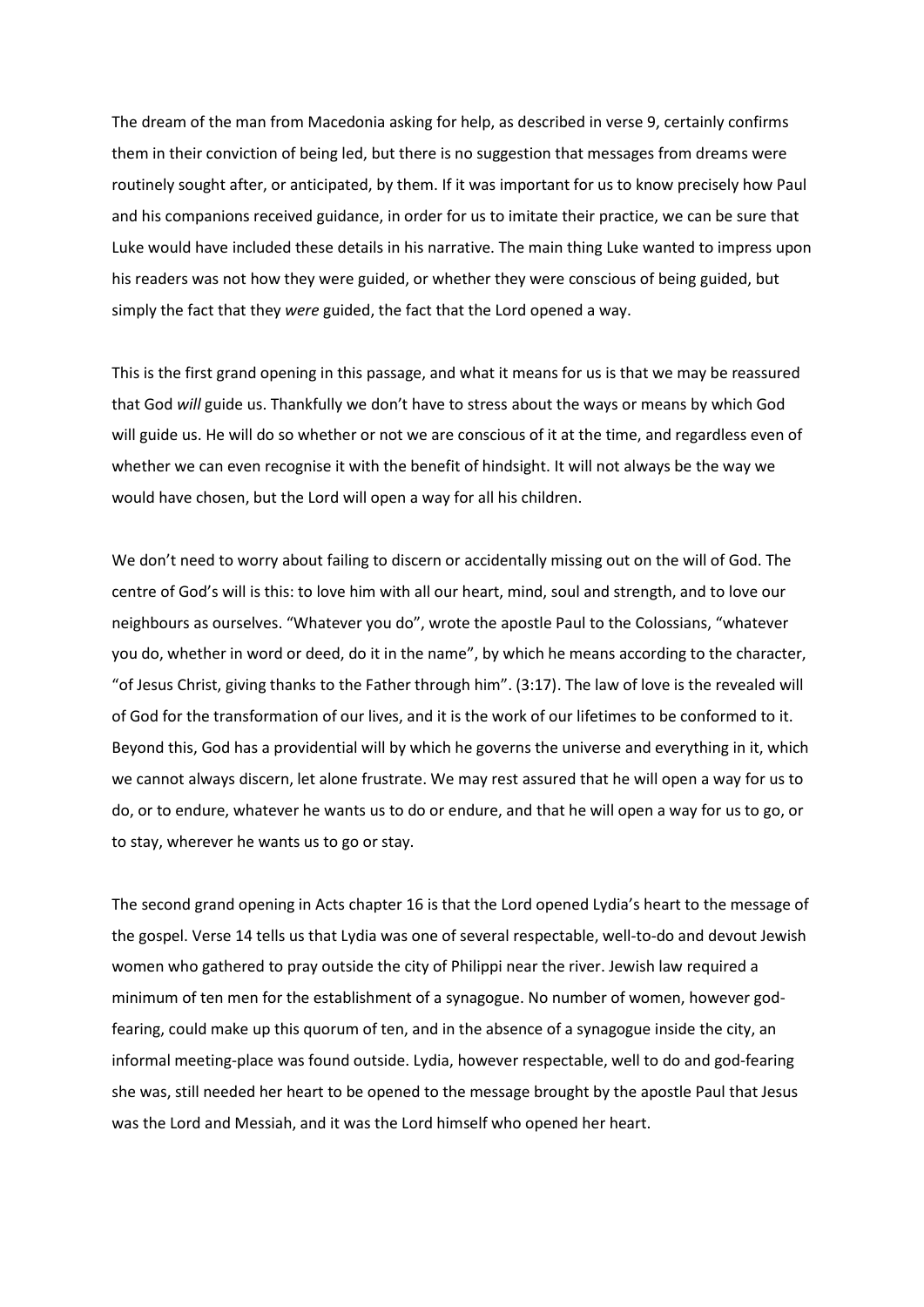This grand opening is reminiscent of and synonymous with the opening of the eyes of the apostle Paul himself to the truth of the gospel back in chapter 9. John Calvin, the Protestant Reformer, says that "by the word 'heart', Scripture sometimes means the mind, as when Moses says [in Deuteronomy chapter 29 verse 4] 'until now the Lord has not given you a heart to understand'. So also in this verse Luke means not only that Lydia was moved by the inspiration of the Holy Spirit to embrace the gospel with a feeling of the heart, but that her mind was illuminated to understand".<sup>1</sup>

It is like the moment that took place in church a couple of weeks ago, when Claire displayed a picture on the screen of indecipherable pink shapes with a white background, but then explained that once you saw the pink as the background, you then see the white shapes clearly forming the word 'Jesus'. It was a little light-bulb moment, a moment when the penny dropped. Once we saw the word 'Jesus', it was impossible for us to un-see it afterwards. This is what it is like for us when the Lord opens our eyes, our hearts and our minds to a new way of seeing, feeling and thinking – the way of the Christian gospel as set out in the Bible and lived out by our fellow believers. It is a definitive change which affects our entire lives from that point on, and from which there is no going back. This grand opening is the principal work of the Holy Spirit in our lives, whether or not we think to acknowledge it as such. Our hearts may have been already opened to this message. We may be seeking a means of obtaining or sustaining this single-minded clarity. In any event, here in church we are in the right place for our hearts and minds to be opened, re-formed and conformed to Christ. One thing is for sure: it's not within our power to open and change our hearts, it is a work of God to do that.

The third grand opening in this chapter is easy to miss if you're not looking out for it, but it's between the lines of the first half of verse 15. The Lord having opened her heart to Paul's message, Lydia opened her household to the gospel. This is implied in the fact that the members of her household were baptised along with her. Having received the message with gladness, Lydia took it home and shared it with her nearest and dearest, the people she lived with every day. We are not given any of the details about how she did this. There might have been infant children among the number who were baptised on this occasion, for all we know. There's nothing in the chapter that prohibits that as a possibility, and there's the Old Testament precedent of Abraham having the infant male children of his household circumcised at the same time he was, as a sign and seal of belonging to God's family. Lydia might have thrown a baptism or christening party, but if she did the

<sup>1</sup> Calvin, *Acts 14-28*, p. 73.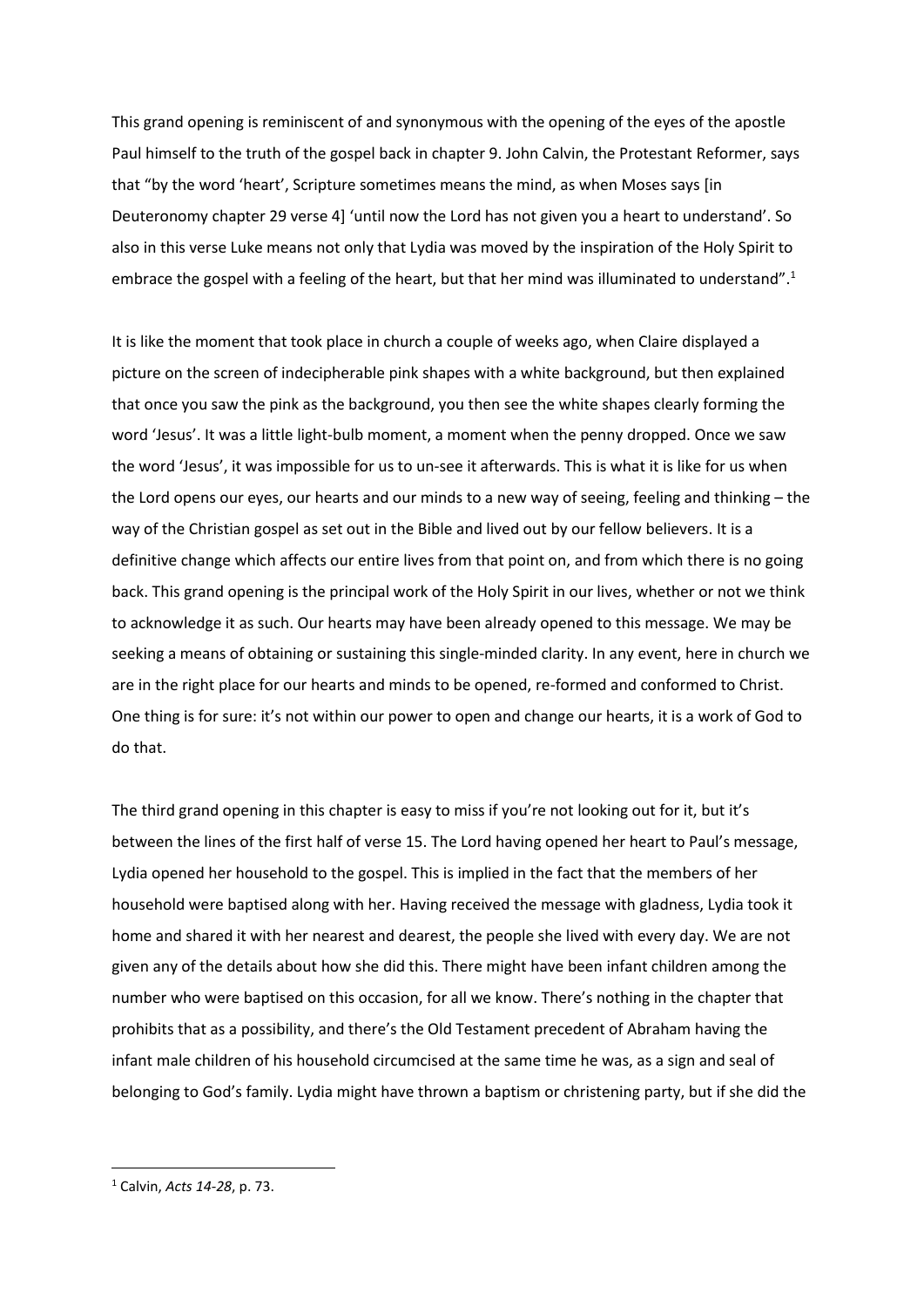baptism wouldn't have been for the sake of the party; the *party* would have been for the sake of the *baptism*.

Or, on the other hand, the gospel might have been accepted by those of older years within Lydia's household with whom she shared it. Either way, the fact that Lydia brought her household along with her in accepting baptism is proof that Jesus Christ was the subject of conversation in Lydia's home, and that in having these conversations, Lydia was demonstrating love for the people she lived alongside every day.

They say that charity starts at home, and so it does whenever we speak and act at home in such a way as to promote Christian faith, hope and love. The people who live with us probably know us most intimately. They tend to know what makes us tick, and if we try to put on an act, they can usually spot it a mile off. Have our hearts been opened by the Lord to the gospel, and do we love the people we live with, or if we can't say we love them, do we even like them, if only a little bit? If so, we must find appropriate and genuine ways of opening up our households to the gospel. The previous two grand openings I spoke about are the work of the Lord, but this one is one for us.

The last grand opening in Acts chapter 16 is also to be found in verse 15. Having been baptised, Lydia opens her house to Paul and his companions. Luke, the author of the book of Acts, writes that "she invited us to her home". By the way, the use of the word 'us' there is a little clue that Luke had joined the apostle's entourage by this time. When discussing the comings and goings of Paul, Silas and Timothy at the start of chapter 16, Luke talks about where they went and didn't go, but from verse 10 onwards he uses 'we' and 'us', indicating that he was an eyewitness, along with Silas and Timothy, of the events he proceeds to describe. "'If you consider me a believer in the Lord', [Lydia] said, 'come and stay at my house'. And she persuaded us."

This would have been a grand opening indeed, because it is fair to presume that Lydia, a dealer in purple cloth from the city of Thyatira, was wealthy, and that her house was large. The manufacture of and trade in purple cloth *was* a thing in the ancient world; it was centred in Thyatira and commentaries on the book of Acts pick up on historical evidence outside the Bible for a guild of purple cloth merchants in Philippi.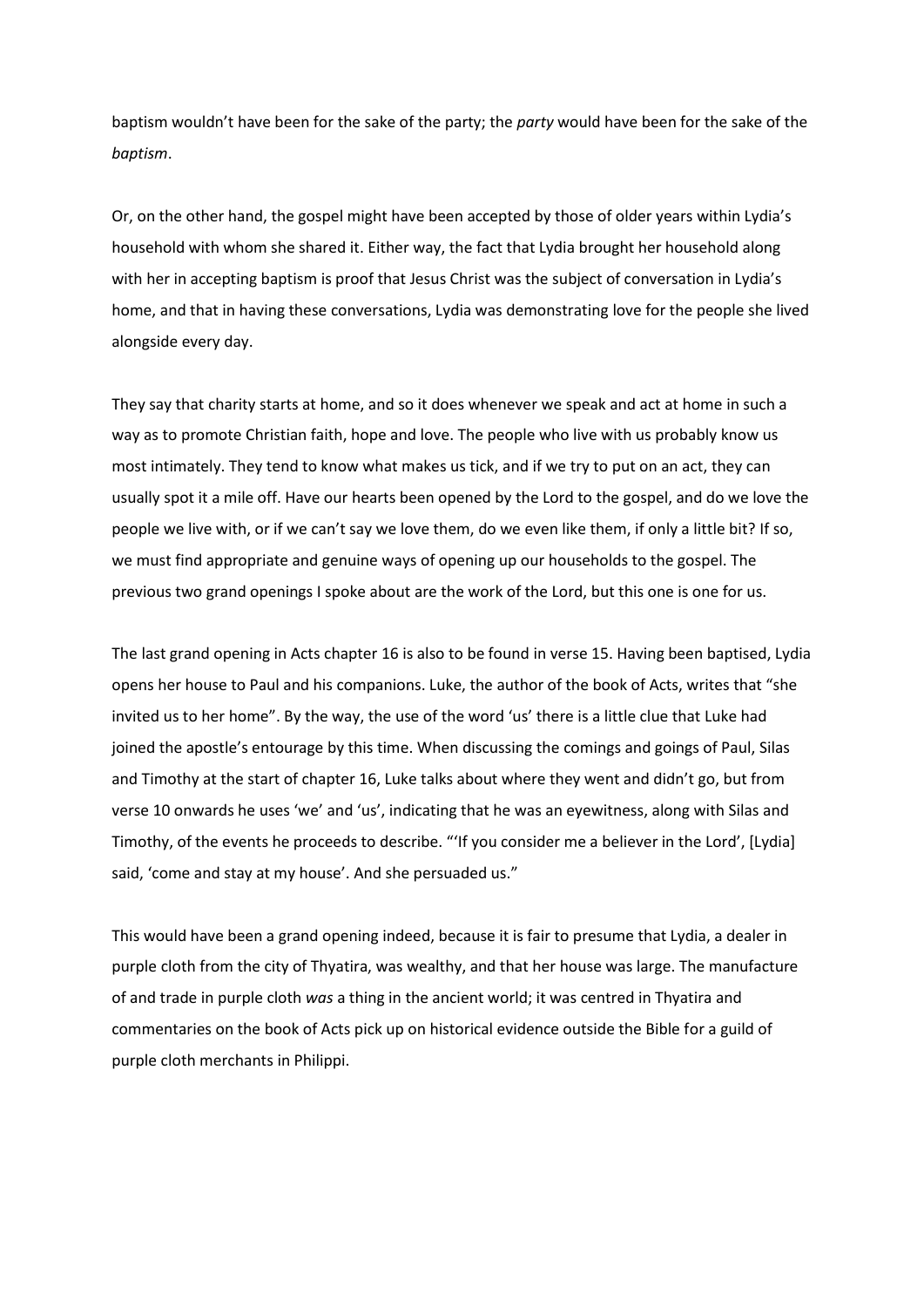We learn from verse 15 that Lydia becoming a Christian changed the way she related to her family she opened her home to the gospel – and changed the way she related to the bricks and mortar she owned – she opened her house for fellow believers, to come and stay with her and eat with her.

Lydia's motive in inviting Paul, Silas, Timothy and Luke to come to her house does not seem to have been to establish the kind of network of social obligation that was part and parcel of Roman society. Paul, Silas, Timothy and Luke were living itinerant lives at the time, and it would have been obvious to Lydia that they were in no position to reciprocate her offer. Nor did Lydia invite them to stay because they were old friends from similar social backgrounds who got on well together. It is clear that she had only just met them. The basis for the invitation is there in her words: "If you consider me a believer in the Lord, come and stay at my house". She invited them because they were fellow believers. And – this too is important – they accepted her invitation, simply because they were fellow believers. It was not a matter of obligation, or social affinity. They were building a new society which cut across economic and cultural barriers, gender barriers as well, and which was centred on their common faith in Jesus. Part and parcel of doing that was opening, and being welcomed into, each other's homes, sharing food and drink, showing and receiving hospitality, not simply to be sociable but to grow and to strengthen the church of Christ. Lydia does here in chapter 16, Paul did it at the open-ended conclusion to the book of Acts, and Christians have been doing it ever since.

This too is a grand opening for us to emulate. Think of all that God has done for us, and at what a cost. He has opened up a way for us, and he has opened our hearts to a new life, and he will continue to do so. Is it such a hard thing to open our homes to the gospel, and to our fellow believers in Christ? "Let no debt remain outstanding", writes Paul in Romans chapter 13, "except the debt of love".

Actually it can come hard. Not all of us have the gift of hospitality, or of remembering names. Many of us consider ourselves to be shy or private people. If we are at a church that we have been part of for many years, I know it requires a conscious decision on our part to talk to people other than those we have known for years. If we are at a church that is new to us, I know it can be really tough to reach out and begin to form the links that are needed in order to say to one another: Shall we arrange to meet? For some of us there is the practical problem that we do not have the skills to boil an egg, or perhaps we do not have the kind of bricks and mortar that would easily accommodate guests. So we need to think creatively about different ways to apply the 'debt of love' principle.